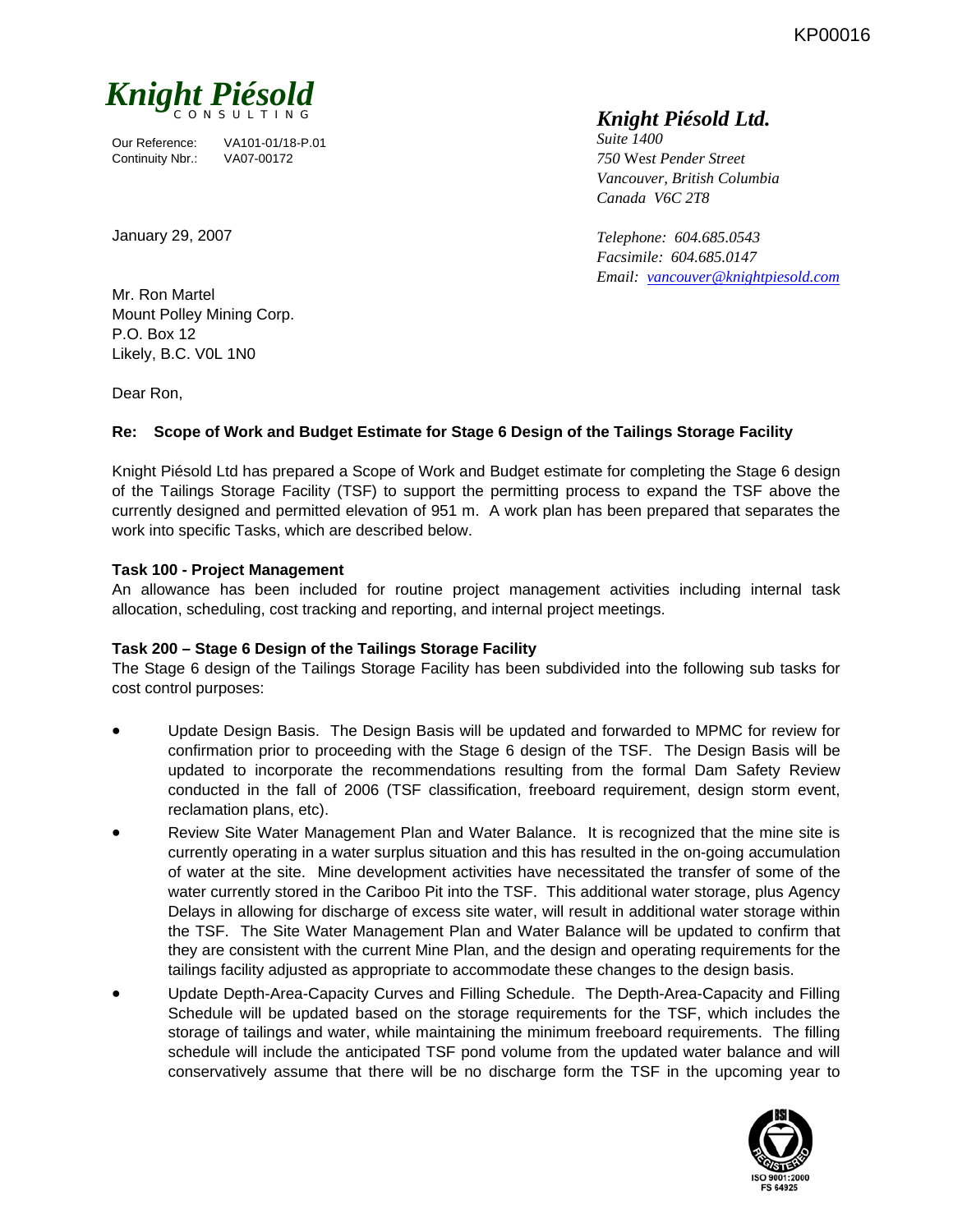

ensure that there is adequate storage and freeboard in the TSF at all times as it is anticipated that there will be delays in receiving a discharge permit.

- Embankment Design to Elevation 954m (elevation to be confirmed). The Stage 6 design of the TSF will incorporate an embankment raise which will increase the storage capacity of the TSF corresponding to 1 year of operations. The Stage 6 design of the TSF embankment will also include a review of the required low permeability core zone width (Zone S), which is currently 8 m wide, and will also consider the addition of an upstream toe drain on the South Embankment, which, in addition to draining and consolidating the tailings mass near the embankment, will also potentially increase the volume of filtered water available for discharge should a discharge permit be granted to MPMC.
- Develop the Stage 6 Schedule of Quantities.

### **Task 300 – Seepage and Stability Analyses**

A seepage analyses will be completed using SEEP/W to delineate the phreatic surface and pore pressures within the tailings mass and the embankment fill materials based on the current location of the supernatant pond. The seepage analyses will incorporate the planned upstream toe drain on the South Embankment. Toe drain flow monitoring data will also be reviewed to allow calibration of seepage models.

The stability analyses will include simple Limit Equilibrium analyses using material parameters that have been established during previous field and laboratory testing programs. Limit equilibrium stability analyses will be completed using SLOPE/W to confirm the stability of the Stage 6 tailings embankments under both static and pseudostatic (earthquake) loading conditions. The stability analyses will also include a review of the material parameters for the glaciolacustrine foundation materials encountered at the Main Embankment. A stability sensitivity analyses will also be completed for the Main Embankment that models a potential pre-sheared zone within the glaciolacustrine unit, as proposed in the Dam Safety Review. The results of the sensitivity analyses will be used to verify the requirement and sizing of the Main Embankment closure berm.

### **Task 400 –Design Drawings**

A series of Stage 6 design drawings will be developed to support the permitting process. It is estimated that 16 drawings will be included in the Stage 6 design report.

### **Task 500 – Reporting**

The Stage 6 design of the TSF will initially be presented in a draft report to Mount Polley Mining Corporation for review. The report will be revised as required prior to issuing the report to the Agencies for review and approvals.

### **SCHEDULE**

Knight Piésold has assumed that the design will be carried out in February and March, 2007.

### COST ESTIMATE

The basis for the estimate of fees and disbursements for the work described above are the category hourly rates and disbursement charges based on Knight Piésold's 2007 Scale of Fees. Man-hours for each separate activity are presented on Table 1 with disbursements presented in Table 2. The total cost for the design of the tailings storage facility is projected to be approximately \$76,000.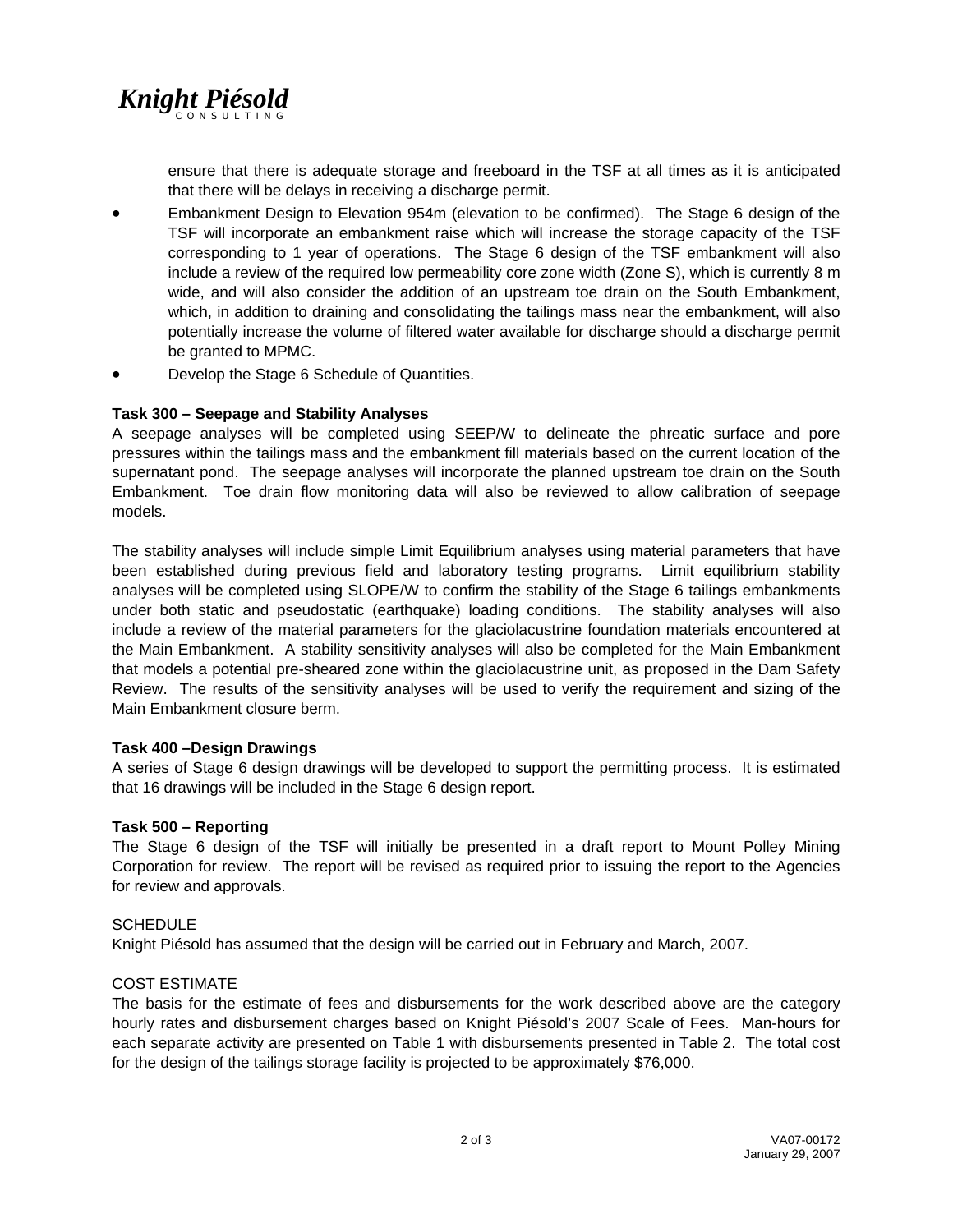

We trust that this meets your requirements at present. Please call me at the office if you have any questions. A contract short form is attached. We would appreciate it if you could sign and return a copy to us at your earliest convenience.

Yours truly,

**KNIGHT PIÉSOLD LTD.** 

Les Galbraith, P. Eng. Senior Engineer

Ken Brouwer, P.Eng. **Managing Director** 

Encl: Table 1 Rev 0 **Estimated Engineering Time Charges** Table 2 Rev 0 **Estimated Disbursements** Contract (Short Form)

CC: Mr. Don Parsons - Imperial Metals Corporation (+ attachments)

 $\frac{\pi}{3}$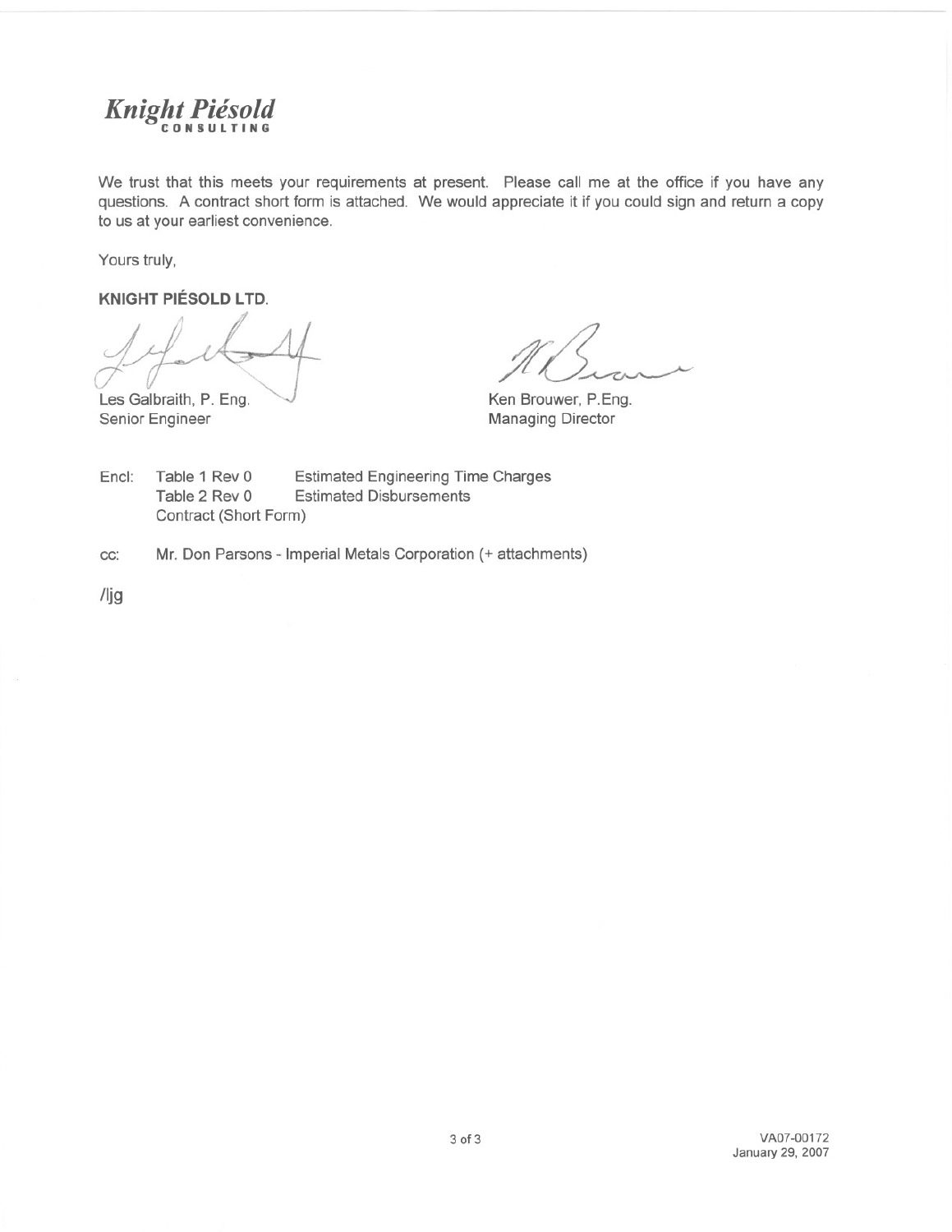#### **TABLE 1**

#### **MOUNT POLLEY MINING CORPORATIONMT POLLEY MINESTAGE 6 DESIGN OF THE TAILINGS STORAGE FACILITY**

#### **ESTIMATED ENGINEERING TIME CHARGES**

|                                | M:\1\01\00001\18\P\Quality System\Project Management\[Stage 6 TSF Budget.xls] Budget |                |                |                |                |                |                |                | Revised:     | 30-Sep-04 |
|--------------------------------|--------------------------------------------------------------------------------------|----------------|----------------|----------------|----------------|----------------|----------------|----------------|--------------|-----------|
|                                |                                                                                      | Principals     | Senior         | Project        | Staff          | Drafting       | Clerical       | Computer       | Task         | Sub-Total |
| <b>TASK</b>                    | <b>DESCRIPTION</b>                                                                   |                | Engineer       | Engineer       | Engineer       |                |                |                | Costs        | Costs     |
|                                |                                                                                      |                |                |                |                |                |                |                |              |           |
|                                |                                                                                      | \$202          | \$145          | \$119          | \$99           | \$88           | \$61           | \$25           | $(S$ Cdn $)$ | $(S$ Cdn) |
|                                |                                                                                      |                |                |                |                |                |                |                |              |           |
| 100                            | <b>PROJECT MANAGEMENT</b>                                                            |                | 8              | $\overline{2}$ | $\overline{2}$ | $\overline{2}$ | 3              | $\overline{2}$ | \$2,813      | \$2,813   |
|                                |                                                                                      |                |                |                |                |                |                |                |              |           |
| 200                            | <b>DESIGN OF TAILINGS STORAGE FACILITY</b>                                           | 11             | 56             | 10             | 110            | 24             | $\Omega$       | 24             |              | \$25,134  |
|                                | <b>Update Design Basis</b>                                                           | 2              | 8              |                | 8              |                |                |                | \$2,356      |           |
|                                | Depth-Area-Capacity Curves and Filling Schedule                                      |                | $\epsilon$     |                | 16             |                |                |                | \$2,656      |           |
|                                | Review Site Water Management Plan and Water Balance                                  | $\overline{2}$ | 20             |                | 20             |                |                |                | \$5,284      |           |
|                                | <b>Embankment Design</b>                                                             | $5^{\circ}$    | 20             | 10             | 50             | 20             |                | 20             | \$12,310     |           |
|                                | Stage 6 Schedule of Quantities                                                       |                | $\overline{2}$ |                | 16             |                |                |                | \$2,528      |           |
|                                |                                                                                      |                |                |                |                |                |                |                |              |           |
| 300                            | <b>STABILITY/SEEPAGE ANALYSES</b>                                                    |                | 10             | $\mathbf{0}$   | 80             | $\mathbf{0}$   | $\Omega$       | 80             |              | \$12,178  |
|                                | Seepage Analysis                                                                     | 2              | 5              |                | 40             |                |                | 40             | \$6,089      |           |
|                                | Limit Equilibrium Stability Analyses (Static and Dynamic)                            | 2              | 5              |                | 40             |                |                | 40             | \$6,089      |           |
|                                |                                                                                      |                |                |                |                |                |                |                |              |           |
| 400                            | <b>DRAWING PRODUCTION</b>                                                            |                | 8              | $\mathbf 0$    | 32             | 116            | $\Omega$       | 116            |              | \$18,244  |
|                                |                                                                                      |                |                |                |                |                |                |                |              |           |
| 500                            | <b>REPORTING</b>                                                                     |                | 30             | $\mathbf{0}$   | 56             | 45             | $\overline{ }$ | 45             |              | \$16,214  |
|                                | Draft Report                                                                         | 2              | 20             |                | 40             | 25             | $\overline{5}$ | 25             | \$10,394     |           |
|                                | <b>Final Report</b>                                                                  | 2              | 10             |                | 16             | 20             | 2              | 20             | \$5,820      |           |
|                                |                                                                                      |                |                |                |                |                |                |                |              |           |
|                                | TOTAL MAN-HOURS BY CATEGORY                                                          | 27             | 112            | 12             | 280            | 187            | 10             | 267            |              |           |
|                                | <b>TOTAL MAN-HOURS</b>                                                               |                |                |                |                |                |                |                | 628          |           |
| TOTAL ENGINEERING TIME CHARGES |                                                                                      |                |                |                |                |                |                |                | \$74,583     |           |

Notes:

1. Above unit rates are based on 2007 fee schedule.

Rev 0 - Issued with Letter VA07-00172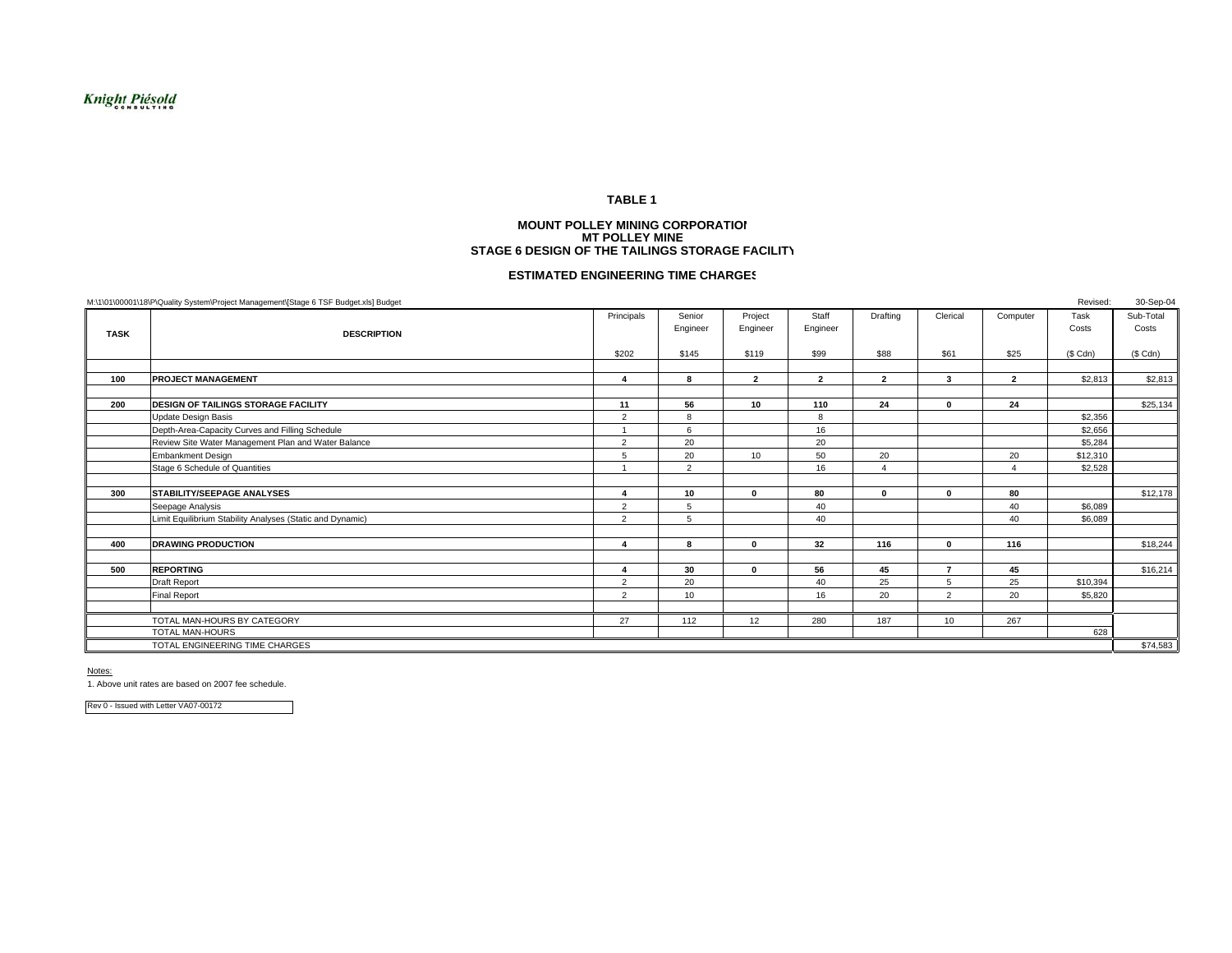# Knight Piésold

### **TABLE 2**

### **MOUNT POLLEY MINING CORPORATIONMT POLLEY MINESTAGE 6 DESIGN OF THE TAILINGS STORAGE FACILITY**

### **ESTIMATED DISBURSEMENTS**

M:\1\01\00001\18\P\Quality System\Project Management\[Stage 6 TSF Budget.xls]Disbursements Revised: April 27, 2004 **NUMBER UNIT UNIT AMOUNT SUB-TOTALCOST COSTS +15%100 PROJECT MANAGEMENT** 1 L.S. \$100 \$100 Communications/Courier1 | L.S. | \$50 | \$50 Sub-Total \$150 \$173 **200 DESIGN OF TAILINGS STORAGE FACILITY1** L.S. | \$100 | \$100 | \$115 **300 SEEPAGE AND STABILITY ANALYSES** 1 20 \$100 \$100 \$115 Printing & Reproduction **400 DRAWING PRODUCTION** 1 L.S. \$100 \$100 \$115 Printing & Reproduction **500 REPORTING**1 L.S. | \$400 || \$460 || \$460 || \$460 || \$460 || \$400 || \$460 || \$460 || \$460 || TOTAL **\$978** Printing & Reproduction Printing & Reproduction **COST ITEMTASK DESCRIPTION**

Rev 0 - Issued with Letter VA07-00172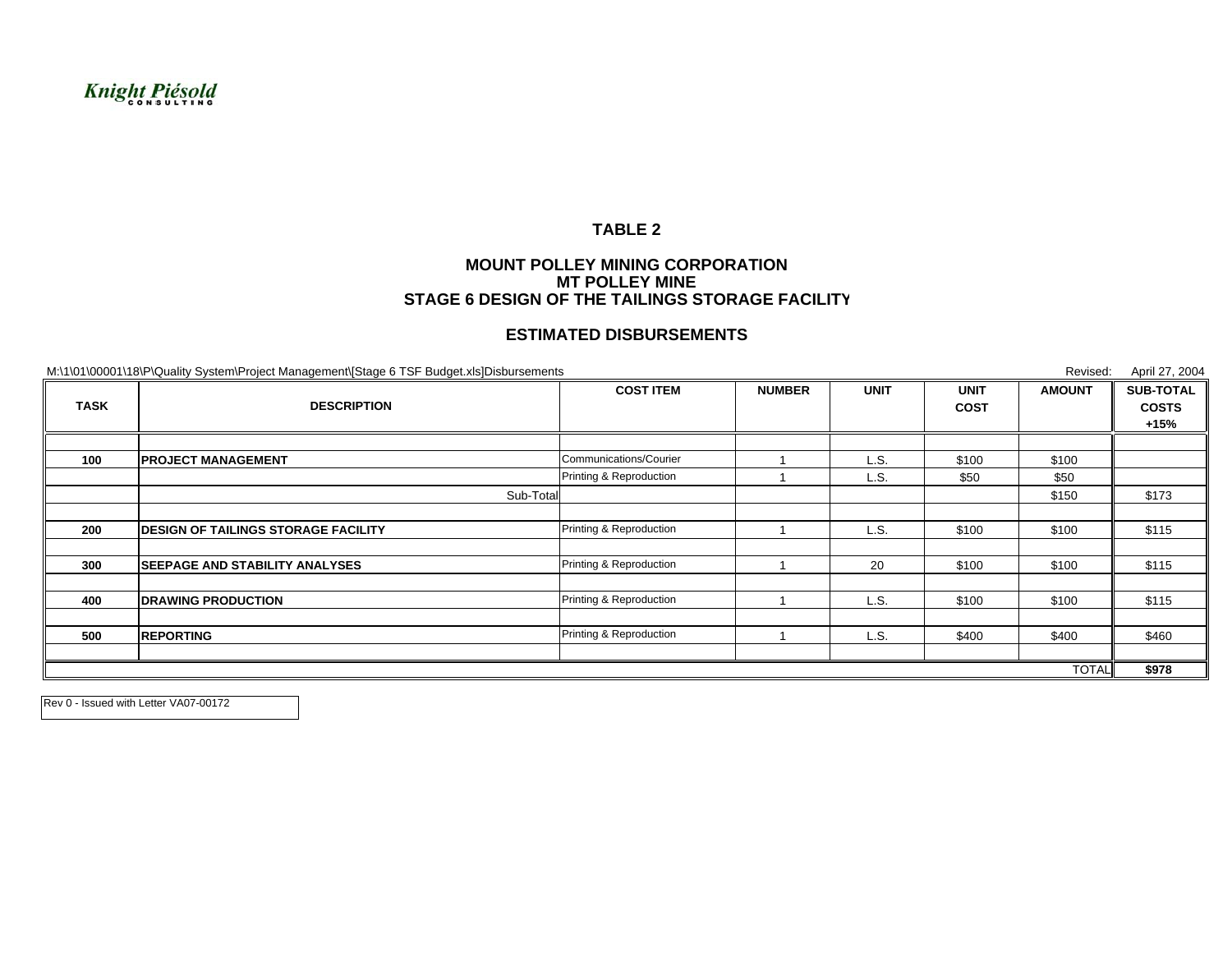# **Contract Short Form**

Project: Mt Polley Project Assignment: Mt Polley Stage 6 Design Knight Piésold Reference Number: VA101-00001/18-P.01 **Your Reference Number:** The Following Item of Work: Stage 6 design of the TSF Was Requested By: Ron Martel Of: Imperial Metals Corporation **By: Telephone Estimated Staff Hours: 600** The Hourly Rate is: \$115.00 (CAD) Time Charges: \$74,583.00 (CAD) Disbursements: \$978.00 (CAD) The Estimated Cost of the Work is: \$75,561.00 (CAD) The Work Will Be Completed By: Mar. 31, 2007

| Reviewed By: 11Sum        |                                 |  | Date: $\int_{\text{cm}} 30, 20 = 7$ |
|---------------------------|---------------------------------|--|-------------------------------------|
| Approved By: 1 / Lawrence | $-$ Date: $\sqrt{u_1}$ 30, 2007 |  |                                     |

On behalf of Imperial Metals Corporation I hereby direct Knight Piésold to proceed with the work described above and agree to the Terms and Conditions contained hereunder.

Position: New York Position and Position of the Contract of the Contract of the Contract of the Contract of the Contract of the Contract of the Contract of the Contract of the Contract of the Contract of the Contract of th

\* Please sign and return this form to the originating Knight Piésold office.

Page 1 of 2. Printed at 11:04:37 AM on 01/30/2007 by Les Galbraith.